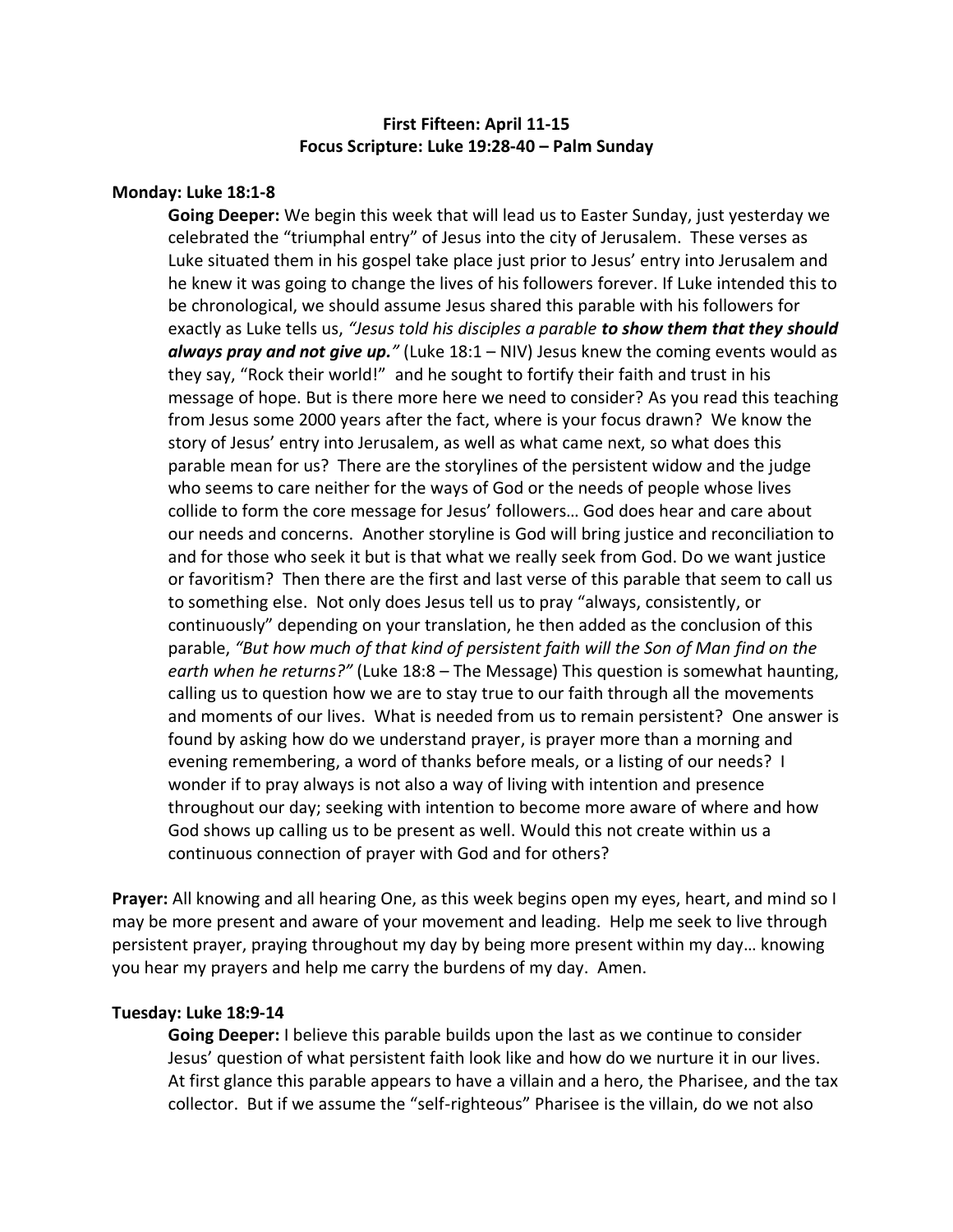fall into the trap of self-righteousness ourselves… assuming "God, I thank you I am not like the Pharisee." (This idea is presented in The Jewish Annotated New Testament – an excellent study bible resource!) We must ask what does Jesus want us to know about our faith in God's mercy and our need for and understanding of grace. Again, through the lens of persistent faith and its characteristics what is Jesus pointing to in this parable? Humility is what comes to mind for me. Humility grounded in a selfunderstanding of God's gracious nature knowing we are forgiven and accepted, held tightly within God's love. There is no need to compare ourselves with others, nor is there a desire to keep track of "how much good" we do, because quite honestly… there is always more we could have done. Within the Kindom of God's love and mercy there is no need to be more than we already are, no need to prove our worth or potential. All we must do is accept who we are and what we have and then use these gifts to share kindness, mercy, justice, and love with all whom we meet… realizing neither God's work nor ours for the Kindon is ever really done.

**Prayer:** Lord of mercy, help me see my own abilities and how you have used and continue to use me in your work. Help me focus on what you have opened my eyes to see about myself and where I need to work in my own life, deepening my faith rather than pointing out the places others have fallen or need to grow. Lord I humbly receive your love and mercy and I am ever thankful for your grace. Amen.

#### **Wednesday: Luke 18:15-17**

**Going Deeper:** Luke uses this familiar story in the life of Jesus to further illustrate the point of the verses from yesterday… but they also reveal a tenderness within Jesus, he sees even these little ones as having great value. He was more than willing to stop and be attentive to the needs of these parents, and their infants, realizing there is always more than enough time to accomplish what is truly important. The disciple's reaction would not have been uncommon, these children and their parents would have been seen as a distraction, if they were even noticed at all. Often the primary lesson of this story is focused on what Jesus said about the importance of a childlike faith, with its lessons on dependance, trust, vulnerability, and sincerity, as the prime example of the faith God desires. While I believe this to be true, I also see Jesus' reaction as a reflection of God's character, and love for everyone within creation. None are to be excluded or overlooked. Think about the stories in the Gospels where Jesus stops to interact with and engage those who were often neither seen nor understood. He took the time, he made the effort, he was intentional to see everyone he came across. This too is often a childlike quality is it not? Children will stop and notice the wonder and beauty in our world and within each other, they have an unfettered curiosity about people, things, and nature… unafraid to venture into the deep questions of why? Their focus is rarely if ever why not. They do not live their lives on a schedule, or a list of what needs to be accomplished… they simply live.

**Prayer:** Lord of life, wonder and beauty… this day I desire to be more childlike, to take time to notice the wonder you have put in front of me. I long to be free to enjoy the moments and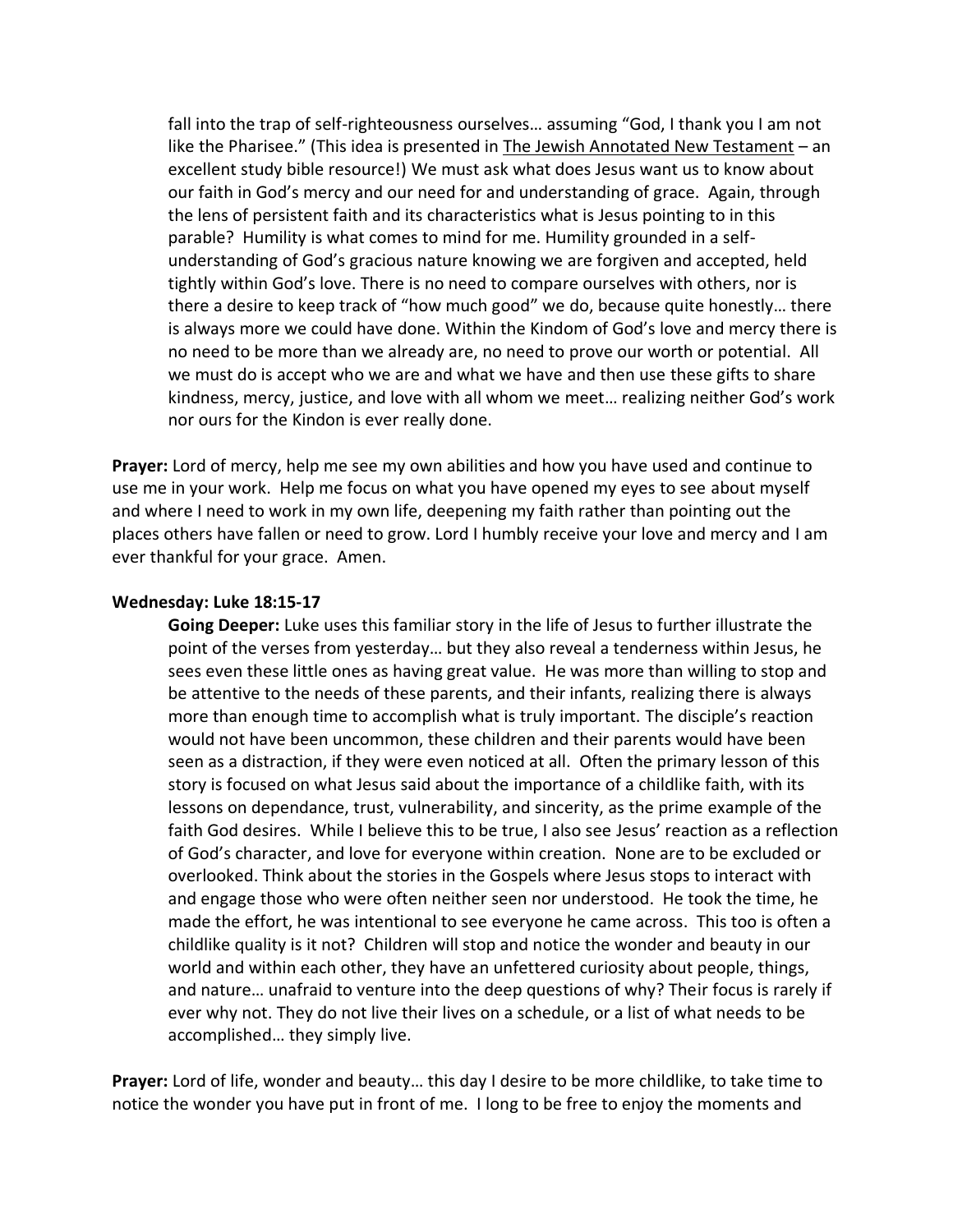people you bring into my life… help me release myself from the clock, or schedule or need to produce something long enough to simply be and find your joy within these moments. Amen.

## **Thursday: Luke 18:18-27**

**Going Deeper:** As you read this story from Luke what do you hear? What aspects of the story draw you in and cause questions to arise? What is your reaction to this teaching of Jesus? Some see this teaching as extreme, some even hearing a universalizing and negative perception of faith and wealth. I get that, but I do not believe that was Jesus' intention. This story must be seen within its context, what does it tell us about Jesus' question of "persistent" faith? This story is about Jesus' interaction with one person and the actual focus in my opinion had very little to do with his wealth, and everything to do with how he saw himself and his relationship with faithful behavior. He comes to Jesus looking for an answer to what may have been a burning question… am I good with God, are my accounts settled and balanced, am I in God's good graces. He came as a follower of Moses whose understanding had been grounded in following the Law of God, the Torah and what we know as the 10 commandments. He comes to Jesus honestly believing he had done well by his understanding of faith. The key to their interaction is found in his greeting and Jesus' response in verse 19… *"Why do you call me good? No one is good but God alone."* (Luke 18:19 – NRSV) Jesus' words distinguish himself from this person and their views, as well as reveal his own understanding and self-awareness as the Messiah who revealed the incarnation or embodiment of God. He understood the balance of his relationship with his "Father", and he was clearly aware of his call to surrender and serve the only One who is truly good. Jesus' teaching simply invites this individual to see himself and his faith more clearly; challenging him to truly see where his faith was actually grounded. He would do the same with each of us, calling us to see ourselves clearly and understand how we use our faith and where we do not, opening our eyes to help us see where we hold on and where we hold back from fully surrendering our lives into God's love and care.

**Prayer:** Loving Savior, your words are at times comforting, and at other times confronting. Help us hear your love for us even within the heard teachings. Help us trust your love always seeks to lead us to our best selves, to lift us up from where we have decided to remain hidden, and to lead us into the arms of our loving God who is good, all the time. Amen.

## **Friday: Luke 18:35-42**

**Going Deeper:** This story takes place on the road to Jericho where Jesus meets, but quite honestly who appears to be by a blind man who hears the approach of the crowd. When he discovers it was Jesus who approached he did everything he could to get Jesus' attention. This story is in some way a reversal of the one about the rich ruler. This man when he was brought before Jesus, Jesus asked *"What do you want me to do for you?"*  (Luke 18:41a – NIV) What do you hear in Jesus' question? What is the tone of his voice? Can you imagine what you see in his eyes as Jesus looks at you? I sense Jesus was tired. He knew he was on his last journey to Jerusalem, and he was aware of the conflict that awaited his arrival. I also sense his eyes were clearly focused on this desperate one